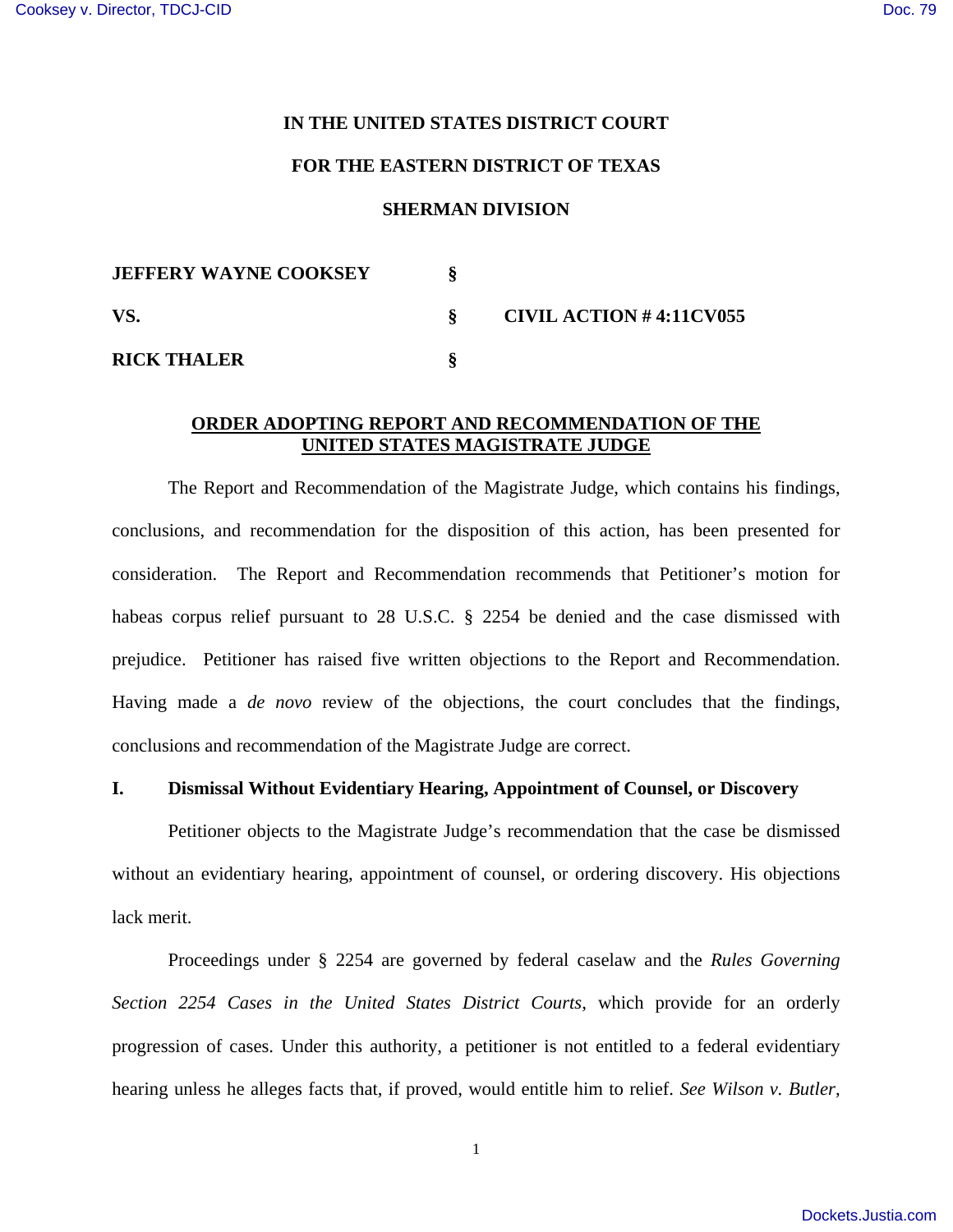825 F.2d 879, 880 (5th Cir. 1987), *cert. denied*, 484 U.S. 1079 (1988). If an evidentiary hearing is warranted, Rule 8 provides that the presiding judge shall appoint counsel for a petitioner who qualifies under 18 U.S.C. § 3006A(g). Also, Rule 6 provides that a judge may, for good cause, allow discovery under the Federal Rules of Civil Procedure.

As discussed herein in response to Petitioner's remaining objections and in the Report and Recommendation of the Magistrate Judge, Petitioner has not alleged facts that, if proved, would entitle him to relief. Thus, an evidentiary hearing is unwarranted. As such, appointment of counsel is unnecessary. And Petitioner has not shown good cause to allow discovery in this case.

# **II. Petitioner's Claims That His Invocation of the Right to Remain Silent Was Not Scrupulously Honored Lack Merit**

Petitioner also objects to the Magistrate Judge's review of his claims that his right to remain silent was not scrupulously honored. He contends: (1) the Magistrate Judge erroneously concluded he is not entitled to habeas relief on his claim of violation of the right to remain silent under *Miranda v. Arizona,* 384 U.S. 436, 86 S. Ct. 1602 (1966); and (2) the Magistrate Judge failed to consider his claim that the government commented on his choice to remain silent in violation of *Doyle v. Ohio,* 462 U.S. 610, 96 S. Ct. 2240 (1988). On *de novo* review, the court finds his claims without merit.

Petitioner maintains, first, that his conviction resulted from statements obtained after he invoked his right to remain silent in violation of *Miranda*. He asserts that evidence in the trial record supports his contention that he made an effective invocation of the right to remain silent prior to questioning by police. He further asserts that the state court ignored this evidence in reaching its conclusion that he had not successfully invoked the right prior to interrogation.

The Supreme Court has explained that an invocation of the right to remain silent must be unambiguous. *See, e.g., Berghuis v. Thompkins,* 560 U.S. 370, 381, 130 S. Ct. 2250 (2010). In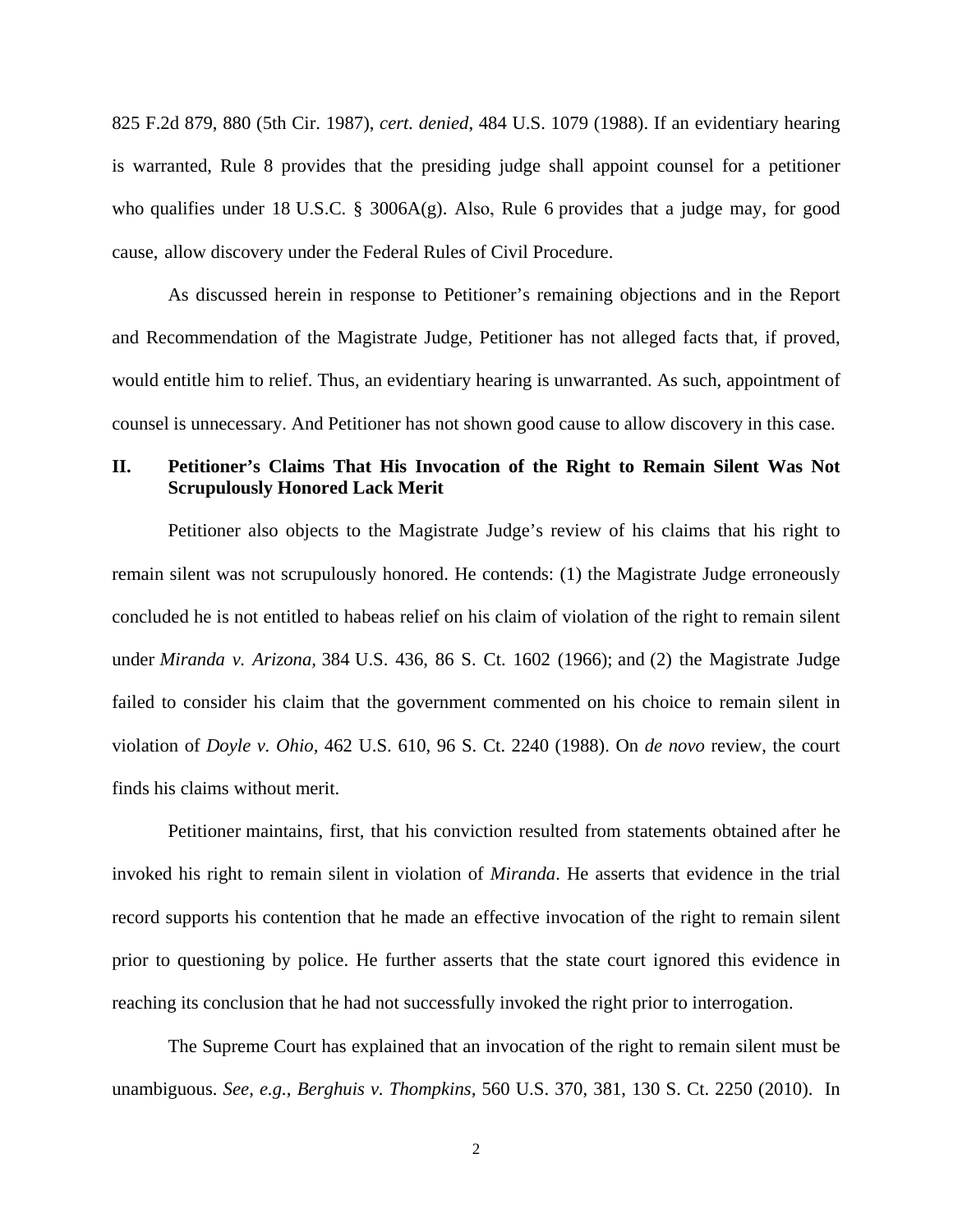order to successfully invoke the right, requiring police to suspend questioning, a defendant must state, for example, that he wishes to remain silent or that he does not want to talk with the police. *Id.* at 382. But an equivocal or ambiguous act, omission, or statement is not enough to invoke the right and cut off questioning. *Id.* Moreover, if an accused makes a statement concerning invocation of *Miranda* rights that is ambiguous or equivocal, or makes no statement, the police are not required to end the interrogation or to clarify whether the accused wants to invoke his or her *Miranda* rights. *Id.* at 381 (citing *Davis v. United States*, 512 U.S. 452, 459, 114 S. Ct. 2350  $(1994)$ ).

As the Magistrate Judge noted, the Texas Fifth Court of Appeals related the events of a hearing on Petitioner's pretrial motion to suppress statements to police on the grounds that they were obtained in violation of his right to remain silent. The state court cited the testimony of the arresting officer that Petitioner "went 'back and forth on whether he wants to decide that yes, he does want to answer the questions or, no, he doesn't.'" *Cooksey v. State*, No. 05-08-01343-CR, 2009 WL 2488509, at \*1. Based on this evidence, the state court determined that Petitioner had made only an equivocal assertion that he wished to remain silent. And, because Petitioner's invocation was ambiguous, it was not sufficient to cut off the interrogation.

Petitioner contends that the state court ignored countervailing evidence in the record and, as such, its findings are unreliable. However, this claim is entirely speculative. He also seems to argue that the state appellate court and the Magistrate Judge were each obligated to convene independent evidentiary hearings to elicit the same evidence developed by the trial court during its fact-finding process, i.e., testimony related to the circumstances of his attempted invocation of *Miranda*. He is mistaken.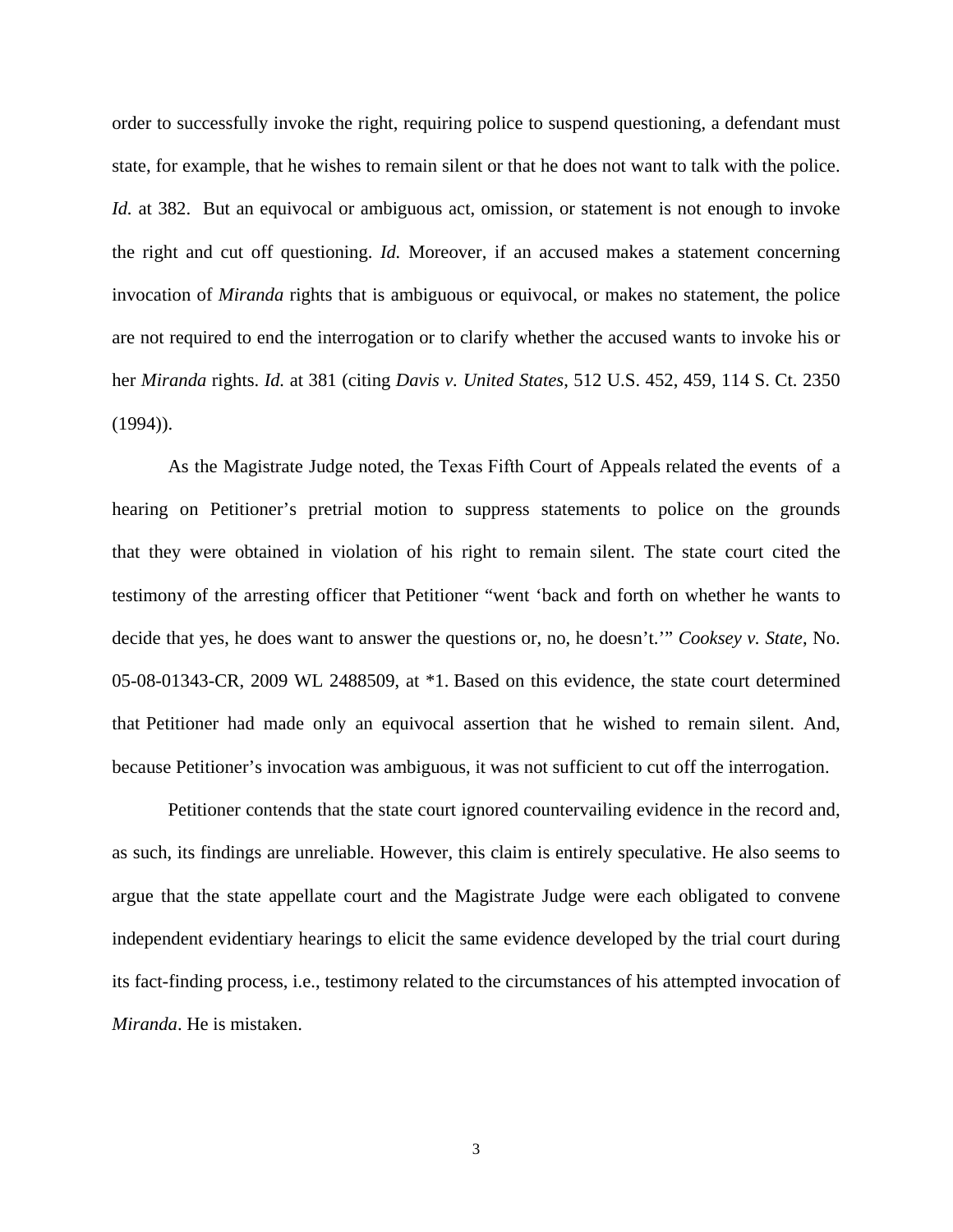The court therefore agrees with the Magistrate Judge's conclusion that the state court reasonably weighed the evidence in the case and determined that Petitioner had not unambiguously invoked his right to remain silent at the time of police questioning. The court also agrees with the Magistrate Judge's determination Petitioner is not entitled to federal habeas corpus relief arising from this claim.

Next, Petitioner claims the Magistrate Judge failed to consider his allegation that the government violated the *Doyle* rule prohibiting use of a defendant's post-arrest silence for impeachment purposes. But because this issue was not asserted in the amended petition presently on review, it is not subject to the court's federal habeas corpus review. *See* Rule 2(c)(1) ("The petition must...specify all the grounds for relief available to the petitioner.")

#### **III. Petitioner Procedurally Defaulted His Challenge to the Sufficiency of the Evidence**

Petitioner objects to the Magistrate Judge's determination that he has procedurally defaulted his challenge to the sufficiency of the evidence supporting his conviction. Because he failed to raise this claim on direct appeal, it is only subject to the court's federal habeas review upon a showing of cause and actual prejudice. *Engle v. Isaac*, 456 U.S. 107, 129, 102 S. Ct. 1558, 1572-73, 71 L. Ed. 2d 783 (1982). Petitioner contends that appellate counsel rendered ineffective assistance when she failed to appeal based on sufficiency of the evidence, and that this alleged ineffective assistance is sufficient cause to overcome the procedural bar.

However, the Texas Court of Criminal Appeals (CCA) ruled on an identical ineffective assistance counsel claim and determined it was without merit. Petitioner has offered no evidence to show that the CCA's decision was contrary to or involved an unreasonable application of clearly established federal law as determined by the Supreme Court. Nor has he shown entitlement to relief because the state court's decision was based on an unreasonable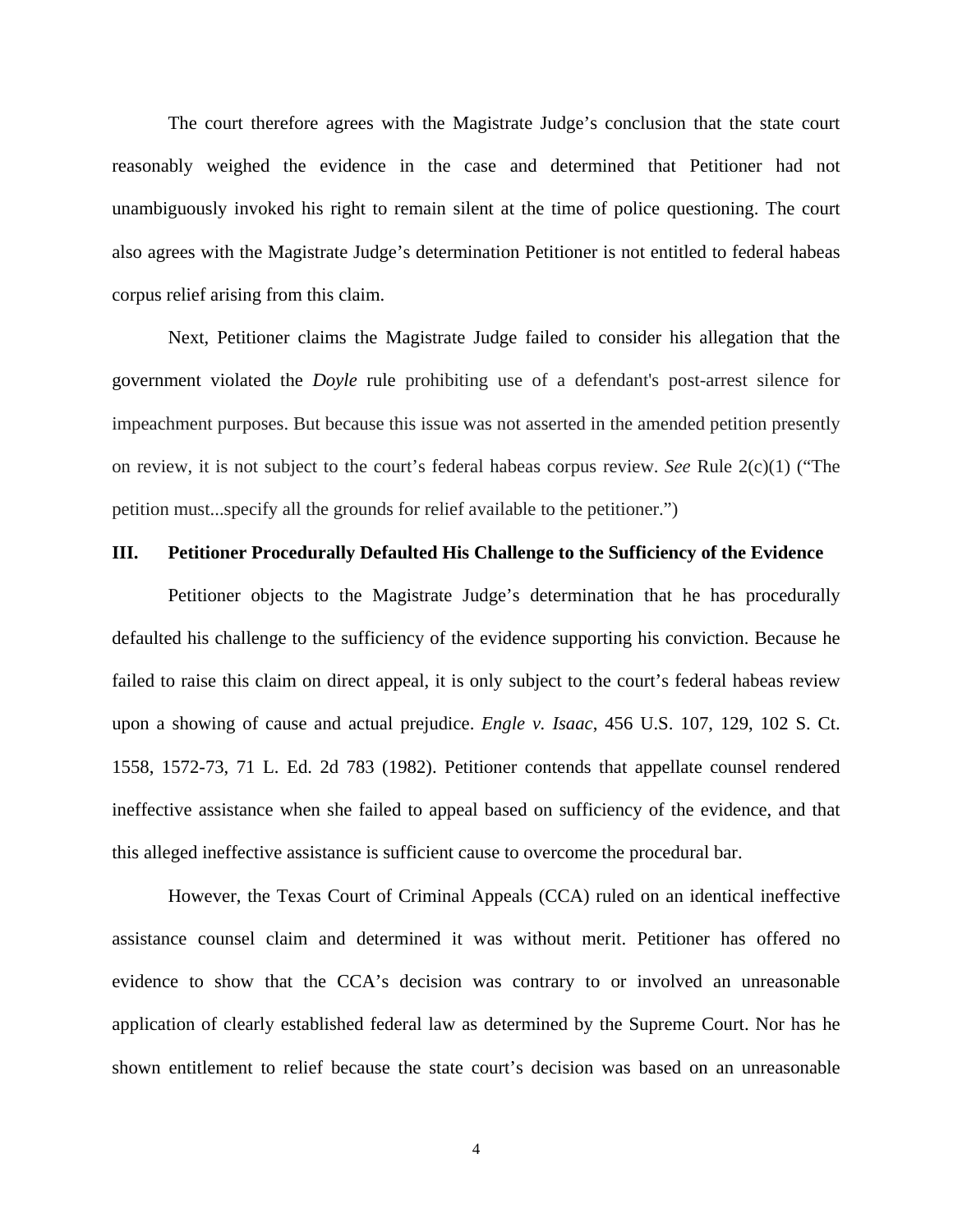determination of the facts in light of the evidence presented in the state court proceedings. Accordingly, the court concludes that the claim is frivolous. *See Cantu v. Collins,* 967 F.2d 1006, 1017 (5th Cir. 1992) (holding that where issues petitioner faults appellate counsel for failing to raise on direct appeal were rejected by state and federal habeas courts, claim of appellate attorney error was "frivolous").

Because Petitioner has not shown that appellate counsel's failure to raise the insufficient evidence claim was deficient performance that might justify exercise of the court's federal habeas powers, and he asserts no other cause for the procedural default of the claim, the court agrees with the Magistrate Judge's conclusion that the claim is not subject to federal habeas review.

# **IV. Petitioner's "Actual Innocence" Claim is Beyond the Scope of the Court's Federal Habeas Corpus Review**

Petitioner objects to the Magistrate Judge's determination that his "actual innocence" claim is not subject to the court's federal habeas review because it was not raised in his original petition. Petitioner acknowledges that the claim was not raised in his original petition and, thus, was not subject to review pursuant to the court's Order Granting Motion to Return to Active Docket, which specified that the "Court will consider Petitioner's amended petition **to the extent that he has not raised new claims**." Docket entry #50 (emphasis added). But Petitioner argues that the claims relate back to his insufficient evidence claim, which was included in the original petition filed in this case. To the extent Petitioner contends that the court should view his new claim as a challenge to the sufficiency of the evidence, this claim has been procedurally defaulted for the reasons discussed previously.

Even construed as an actual innocence claim and not a challenge to the sufficiency of the evidence, Petitioner's claim fails. "Actual innocence means factual innocence and not mere legal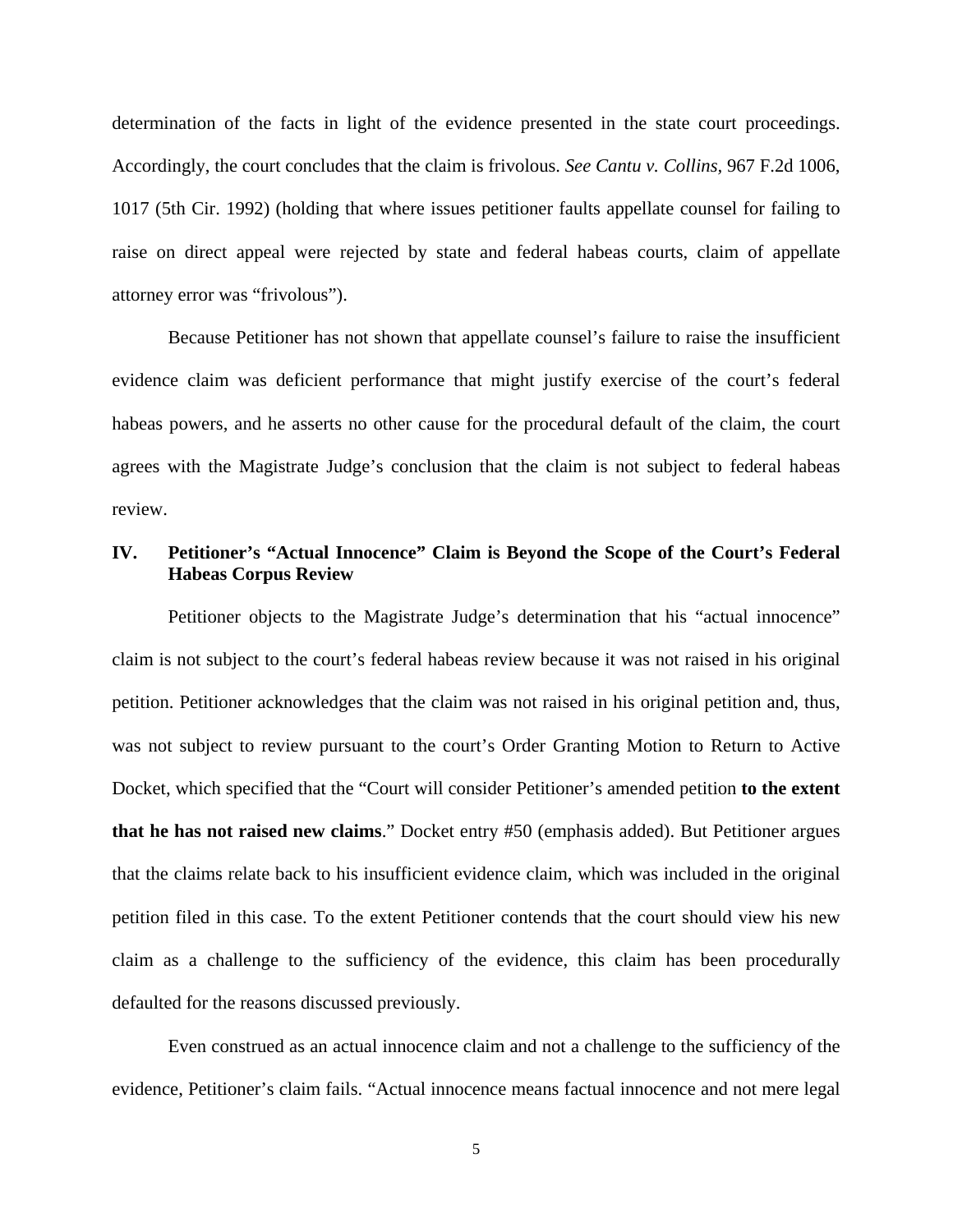insufficiency. *United States v. Jones*, 172 F.3d 381, 384 (5th Cir. 1999) (quoting *Bousley v. United States*, 523 U.S. 614, 623 (1998)). To establish actual innocence, a petitioner must demonstrate that, in light of all of the evidence, it is more likely than not that no reasonable juror would have convicted him. *Bousley*, 523 U.S. at 623 (quoting *Schlup v. Delo*, 513 U.S. 298, 328 (1995)). To be credible, such a claim requires petitioner to support his allegations of constitutional error with new reliable evidence—whether it be exculpatory scientific evidence, trustworthy eyewitness accounts, critical physical evidence—that was not presented at trial. *Schlup*, 513 U.S. at 324. Lacking a claim of constitutional error supporting a claim of actual innocence, a free-standing claim of actual innocence relevant to the guilt of a state prisoner does not state a basis for federal habeas relief. *Lucas v. Johnson*, 132 F.3d 1069, 1075–76 (5th Cir. 1998). Further, even assuming the existence of new evidence and that a bare claim of actual innocence stated a cognizable ground for federal habeas relief, the Supreme Court has stated that, even if a "truly persuasive" showing of actual innocence would warrant federal habeas relief, the threshold for such a claim would be "extraordinarily high." *Herrera v. Collins*, 506 U.S. 390, 417 (1993).

In this case, Petitioner has provided absolutely no new evidence suggesting that he is actually innocent. Rather, he merely renews the assertion that certain prior DWI convictions were improperly used to elevate the present offense to a felony. In light of the substance of Petitioner's argument, the court finds that his "actual innocence" claim is most readily construed as a challenge to the sufficiency of the indictment. As the Magistrate Judge properly noted, such a claim is not cognizable on federal habeas review. *See McKay v. Collins*, 12 F.3d 66, 68 (5th Cir. 1994) (holding that the sufficiency of a state indictment is not a matter for federal habeas